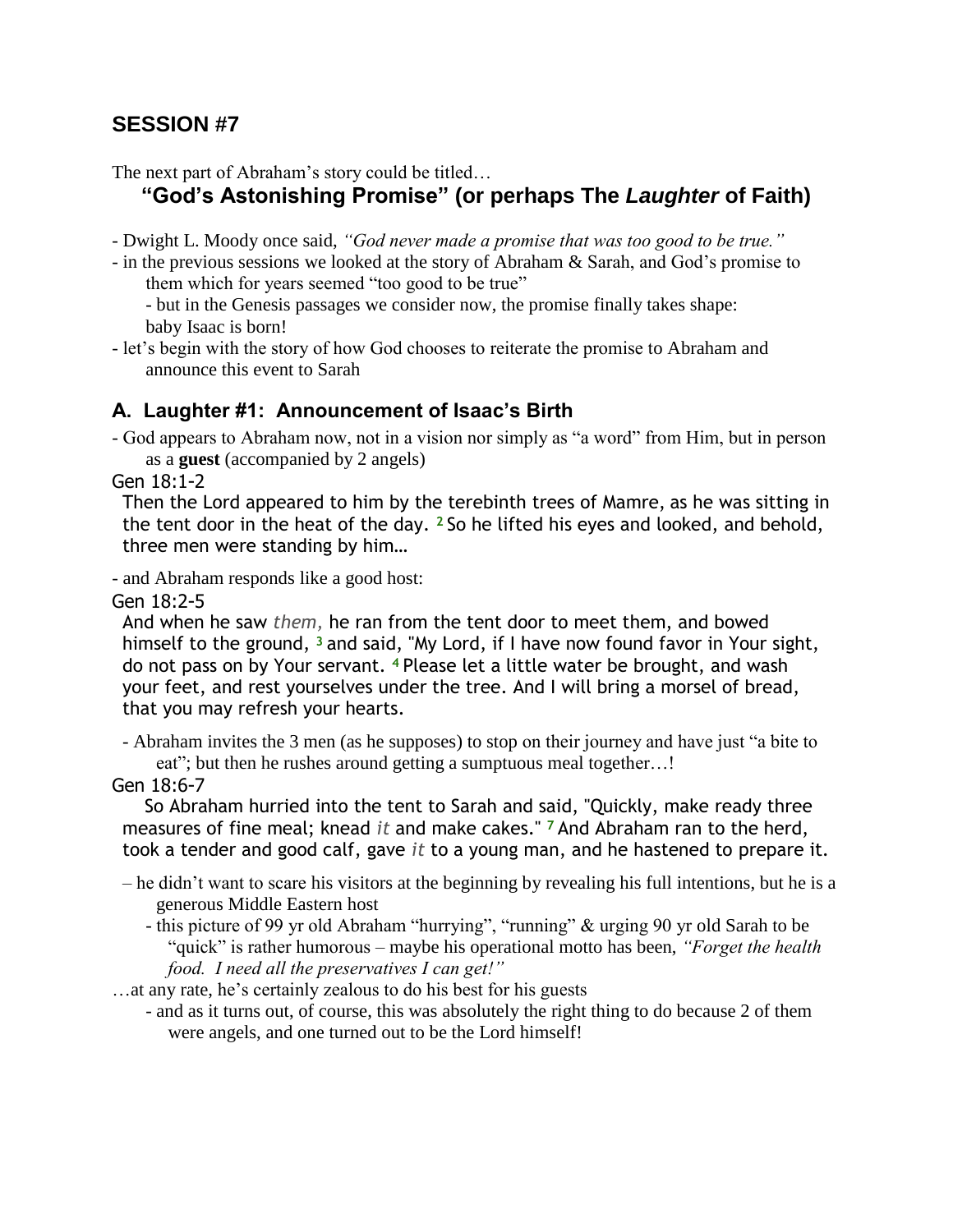- in fact, this is the only time that the Lord actually *ate* food set before him, prior to His incarnation in Christ
	- …it was an indication of the kind of special relationship God had with Abraham, a relationship characterized by the Bible phrase: "**the friend of God**" – Abraham is the only person called by this term in the whole OT (see Isa. 41:8 for one example)

In a TV series a few years ago, two of the main characters are discussing a prison chaplain who claims that God speaks directly to him. When the guy expresses skepticism that such a thing could ever happen, the woman asks, "Don't you think God can talk with people?"

The guy replies, "**God is just a spectator**. He only reads the box scores."

- it's a common idea
	- perhaps you may remember Bette Midler's *"From a distance, God is watching us"*
	- …the thrust of the song is that the world looks very nice "from a distance" but reality is not nearly as attractive
	- and the songwriter's concept of God seems to be that He remains at that 'safe distance' and doesn't get involved in the nitty gritty tough stuff of life; He just "watches"

- the truth – the Biblical Truth – is the very opposite

- God *did* get involved in the 'tough stuff' …right up to his neck! He lived among us in the Person of Jesus Christ and then died…for his friends, *and* for his enemies
- it was the only way to establish a relationship with humanity
- in the Abraham story, 4000 years ago, God Himself shows up in the noonday heat haze at the doorway of one man's tent as an astonishing evidence of his desire for intimate friendship with mankind
- Abraham didn't recognize God yet, apparently; but when the meal was over, the chief visitor made a remarkably strange statement:

Gen 18:10a

And He said, "I will certainly return to you according to the time of life, and behold, Sarah your wife shall have a son."

- God's surprising announcement once again **shatters the normality** of life for this old couple
	- the life of **faith** is like this it doesn't fit into the normal scheme of things
	- embracing God's call to walk with him by faith means responding to something that is radically different from our usual norms & expectations – it means responding to Some*one* whose power is radically different from anything *we* can demonstrate or generate
- Annie Dillard, an award-winning author, writes in her book *Teaching a Stone to Talk*: "Why do we people in churches seem like cheerful, brainless tourists on a packaged tour of the Absolute? ...

On the whole, I do not find Christians, outside of the catacombs, sufficiently sensible of conditions. Does anyone have the foggiest idea what sort of power we so blithely invoke? Or, as I suspect, does no one believe a word of it? The churches are children playing on the floor with their chemistry sets, mixing up a batch of TNT to kill a Sunday morning. It is madness to wear ladies' straw hats and velvet hats to church; we should all be wearing crash helmets. Ushers should issue life preservers and signal flares; they should lash us to our pews. For the sleeping god may wake someday and take offense, or the waking god may draw us out to where we can never return."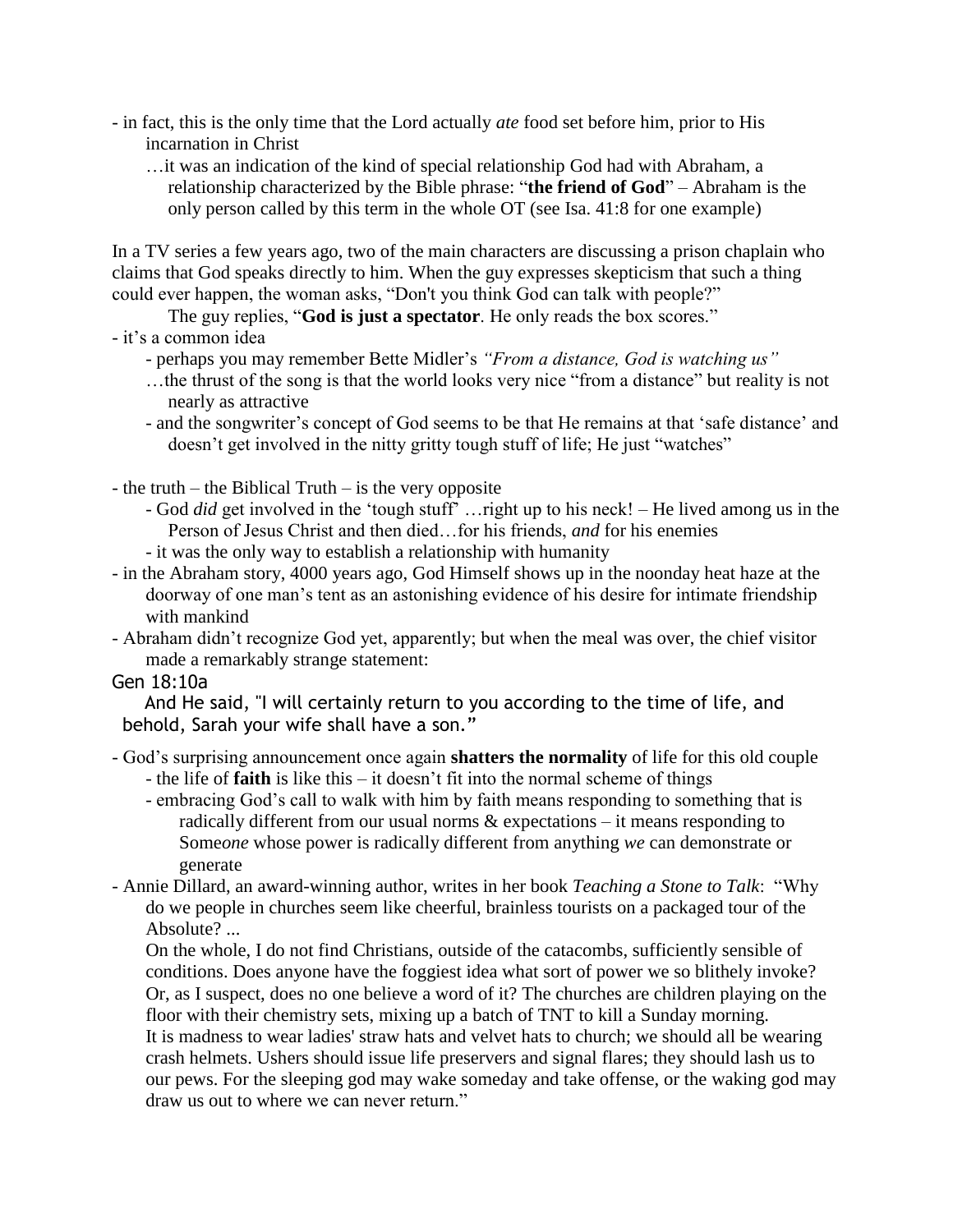- Abraham & Sarah are beginning to know something of this God who has *drawn them out to where they can never return*
- but as yet their response, at least in what is recorded about **Sarah**, is still one of startled incredulity – she has given up hope of ever seeing this promise come true and can only laugh with bitter despair at this point
- Gen 18:10-12

(Sarah was listening in the tent door which *was* behind him.) **<sup>11</sup>** Now Abraham and Sarah were old, well advanced in age; *and* Sarah had passed the age of childbearing.**\* <sup>12</sup>** Therefore Sarah laughed within herself, saying, "After I have grown old, shall I have pleasure, my lord being old also?"

- before we get too 'down' on **Sarah**, consider her viewpoint at this stage:

- God had never spoken directly to her; only to her **husband**
	- (and to **Hagar**, her Egyptian slave girl that must have been a bitter pill to swallow!)
- she had left her home in sophisticated Chaldea and followed Abram to live in an unknown place among rather uncouth peoples;
- during their brief stay in Egypt she had been humiliated by being taken into Pharaoh's harem
- for 25 yrs she has lived in a tent, having left behind her nice residence in Chaldea; but she still hasn't seen any evidence of the promise that her husband would own this new land – he doesn't own a single sq. meter of it yet!
- she tried to help her husband out by the culturally-acceptable practice of giving him her servant Hagar with whom to father a child – but the result was a disaster for Sarah: the servant now despised her, Abraham doted on the child, and Sarah's position in the family clan seems to have declined
- Sarah has borne the cultural shame of being barren all her life; and on this particular day, as usual, she "is in the tent" (as Abraham says in vs. 9 in answer to the visitor's question, "Where is Sarah your wife?")
	- this is not just a statement of location; the great Jewish scholar Shadal said that in this OT context it infers "she is **withdrawn**, because she has no offspring"
- and now to hear again this crazy idea that she & Abraham will have a child when she, the 'barren Princess' (Sarah), is now 90 years old!
- her laughter of skepticism is understandable, to us; but *not to God* for whom 'nothing is too hard'
	- so the Visitor shocks her with his second question:

#### Gen 18:13-14

And the Lord said to Abraham, "Why did Sarah laugh, saying, 'Shall I surely bear *a child,* since I am old?' **<sup>14</sup>** Is anything too hard for the Lord?

## "Why did Sarah laugh?"

- she had obviously laughed & spoken to herself alone, in the tent, *behind* the visitors; but this One had known! …he had known something only *God* could know
- and God now begins to spark the flicker of faith that would soon burn brightly in *her* heart as it does in Abraham's (Heb 11:11 tells us clearly: "It was **by faith that Sarah** together with Abraham was able to have a child, even though they were too old and Sarah was barren.")